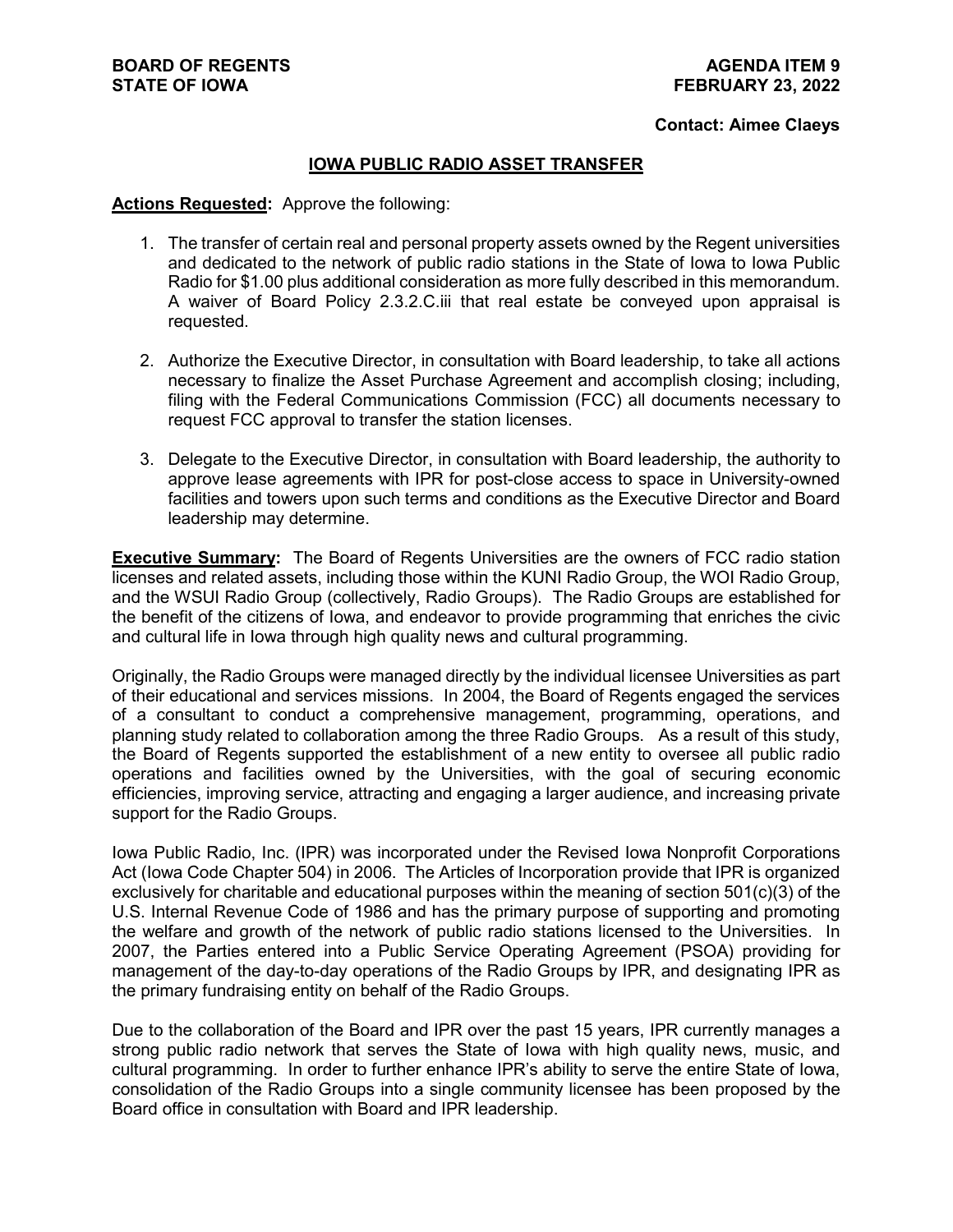In 2020, the Board office and Iowa Public Radio assembled a working group to explore the possibility of transferring the radio station licenses and certain related assets to IPR. This proposed transfer represents the logical next phase in the Radio Group management and governance transition that was initiated by the Board in 2006. The goal in pursuing this potential transaction is to protect and ensure the long-term success of the statewide network of public radio stations in Iowa. The partnership between the Board of Regents and IPR has generated operational efficiencies, increased fundraising, and expanded coverage all while maintaining high-quality and award-winning programming. A merger of the Radio Groups into one community licensee owned and operated by IPR will build upon these efficiencies and collaborations and further enhance public radio service for the citizens of the State of Iowa.

Assets to be Transferred – Subject to Board approval of the requested action items, Board office staff and IPR will continue efforts to determine specific assets to be transferred to IPR and those where it is in the best interests of the University to retain ownership. The following categories of assets are anticipated to be transferred. The final schedules of assets are subject to further negotiation and final approval of the Executive Director.

- University-owned FCC licenses and related call signs as more fully described in Attachment A.
- Approximately 14.65 acres of real property owned by the University of Iowa located at 4385 560<sup>th</sup> Street, Hills, IA 52240, including three towers and a support structure.
- Conditioned upon receipt of all required third-party consents, Iowa State University's 1/3 interest in one tower, a building, and real property located at 199 NE 134th Avenue, Alleman, IA 50007.
- Three towers owned by Iowa State University and three towers owned by the University of Northern Iowa, including related support structures, and the underlying ground leases.
- Conditioned upon receipt of any required third-party consents, all tower and related lease agreements where a University is currently tenant.
- All equipment and tangible assets that are dedicated to and necessary for the continued operation of the Radio Groups as determined by the Universities in consultation with IPR.
- Conditioned upon receipt of any required third-party consents, procurement and other miscellaneous agreements that are solely dedicated to the operation of the Radio Groups.

Consideration – In addition to the proposed purchase price of \$1.00, the parties are negotiating additional consideration for this transaction. It is anticipated that this additional consideration will include the following:

• An agreement for a period of time following close, that should IPR sell certain real or personal property assets for monetary consideration, IPR shall transfer to the applicable University an amount equal to the monetary consideration received by IPR.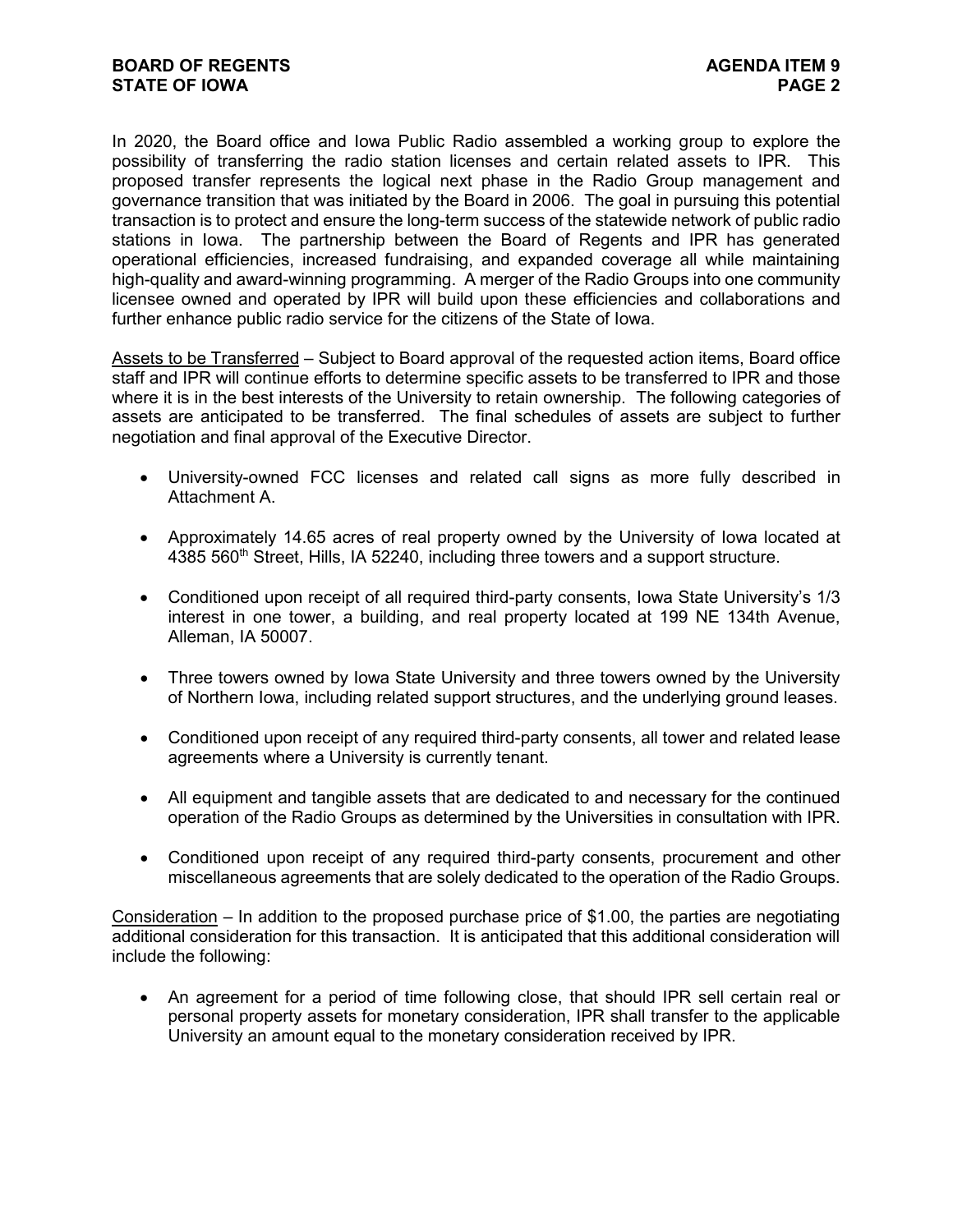#### BOARD OF REGENTS<br> **BOARD OF REGENTS**<br> **BOARD OF IOWA STATE OF IOWA**

- IPR will continue to operate the stations consistent with its primary purpose of supporting the network of public radio stations and in a manner that benefits the citizens of the State of Iowa, for so long as it is reasonably able to do so.
- IPR will support opportunities for the Universities' students to receive educational experiences with IPR.
- IPR will continue providing access for Iowa Reading Information Services and Iowa's Emergency Alert Systems, or similar services or entities.

Lease Arrangements – Currently studio and office space on each campus is dedicated to the support of the Radio Groups. It is anticipated that IPR will have a need to occupy some space on each campus for a period of time following the closing in order to maintain continuity of operations as IPR transitions its operations model. Additionally, the Universities anticipate retaining ownership of certain towers and related support structures that are located on campus or in areas where the institution owns substantially all the surrounding real property. The Radio Groups presently operate on these towers, and will have a need to continue operating on these towers following close. Board office and University staff will continue efforts to structure lease agreements governing IPR's access to space within University facilities and on University towers, subject to the authority of the Executive Director as delegated by the Board of Regents.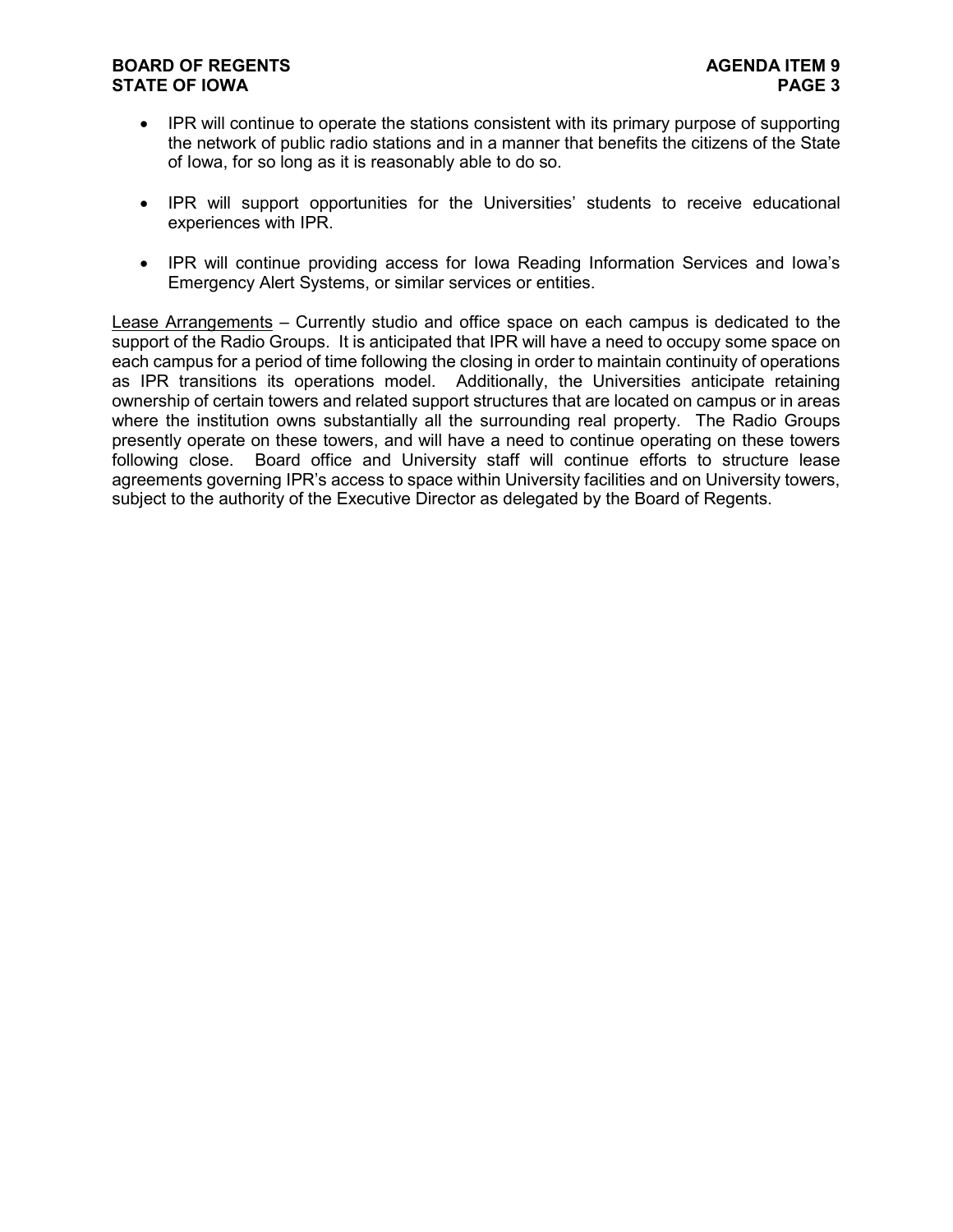### **BOARD OF REGENTS**<br> **BOARD OF REGENTS**<br> **BOARD OF IOWA**<br> **ATTACHMENT A STATE OF IOWA**

## Radio Groups and Stations

# A. WOI Radio Group

| Licensee                      | <b>Call Sign</b> | Parent            | <b>Community</b> | <b>Service</b><br><b>Type</b> | Frequency | <b>Channel</b> | <b>Facility</b><br>ID |
|-------------------------------|------------------|-------------------|------------------|-------------------------------|-----------|----------------|-----------------------|
| Iowa State<br>University      | <b>WOI</b>       |                   | Ames             | AM<br>Station                 | 640       |                | 29119                 |
| 2022<br>Communications        | WOI-FM           |                   | Ames             | <b>FM</b><br>Station          | 90.1      | 211            | 29118                 |
| <b>Bldg</b><br>Ames, IA 50011 | <b>KNSC</b>      |                   | Carroll          | <b>FM</b><br>Station          | 90.7      | 214            | 122627                |
|                               | <b>KNSL</b>      |                   | Lamoni           | <b>FM</b><br>Station          | 97.9      | 250            | 81325                 |
|                               | <b>KNSK</b>      |                   | Ft. Dodge        | <b>FM</b><br>Station          | 91.1      | 216            | 29066                 |
|                               | <b>KNSZ</b>      |                   | Ottumwa          | <b>FM</b><br>Station          | 89.1      | 206            | 29117                 |
|                               | <b>KICP</b>      |                   | Patterson        | <b>FM</b><br>Station          | 105.9     | 290            | 164102                |
|                               | <b>KICG</b>      |                   | Perry            | <b>FM</b><br>Station          | 91.7      | 219            | 78934                 |
|                               | <b>KICL</b>      |                   | Pleasantville    | <b>FM</b><br>Station          | 96.3      | 242            | 164103                |
|                               | WQFX521          | WOI-<br>AM        |                  | <b>STL</b>                    | 948.0     |                |                       |
|                               | <b>WMU617</b>    | WOI-<br><b>FM</b> |                  | <b>STL</b>                    | 944.5     |                |                       |
|                               | WPWK372          | <b>KNSL</b>       |                  | <b>STL</b>                    | 944.5     |                |                       |
|                               | WQIU894          | <b>KNSZ</b>       |                  | <b>STL</b>                    | 948.5     |                |                       |
|                               | <b>KL42</b>      |                   |                  | Satellite<br>Downlink         | 3700-4200 |                |                       |
|                               | KL42A            |                   |                  | Satellite<br>Downlink         | 3700-4200 |                |                       |

| Licensee                 | <b>Station</b>   | <b>Service</b>                 | <b>ASRN</b> |
|--------------------------|------------------|--------------------------------|-------------|
| Iowa State University    | <b>KICP</b>      | Antenna Structure Registration | 1270602     |
| 2022 Communications Bldg | <b>KNSL</b>      | Antenna Structure Registration | 1059395     |
| Ames, IA 50011           | <b>WOI</b>       | Antenna Structure Registration | 1017331     |
|                          | <b>WOI</b>       | Antenna Structure Registration | 1017332     |
|                          | <b>K284CN</b>    | Antenna Structure Registration | 1017333     |
|                          | <b>KNSZ/KICW</b> | Antenna Structure Registration | 1026021     |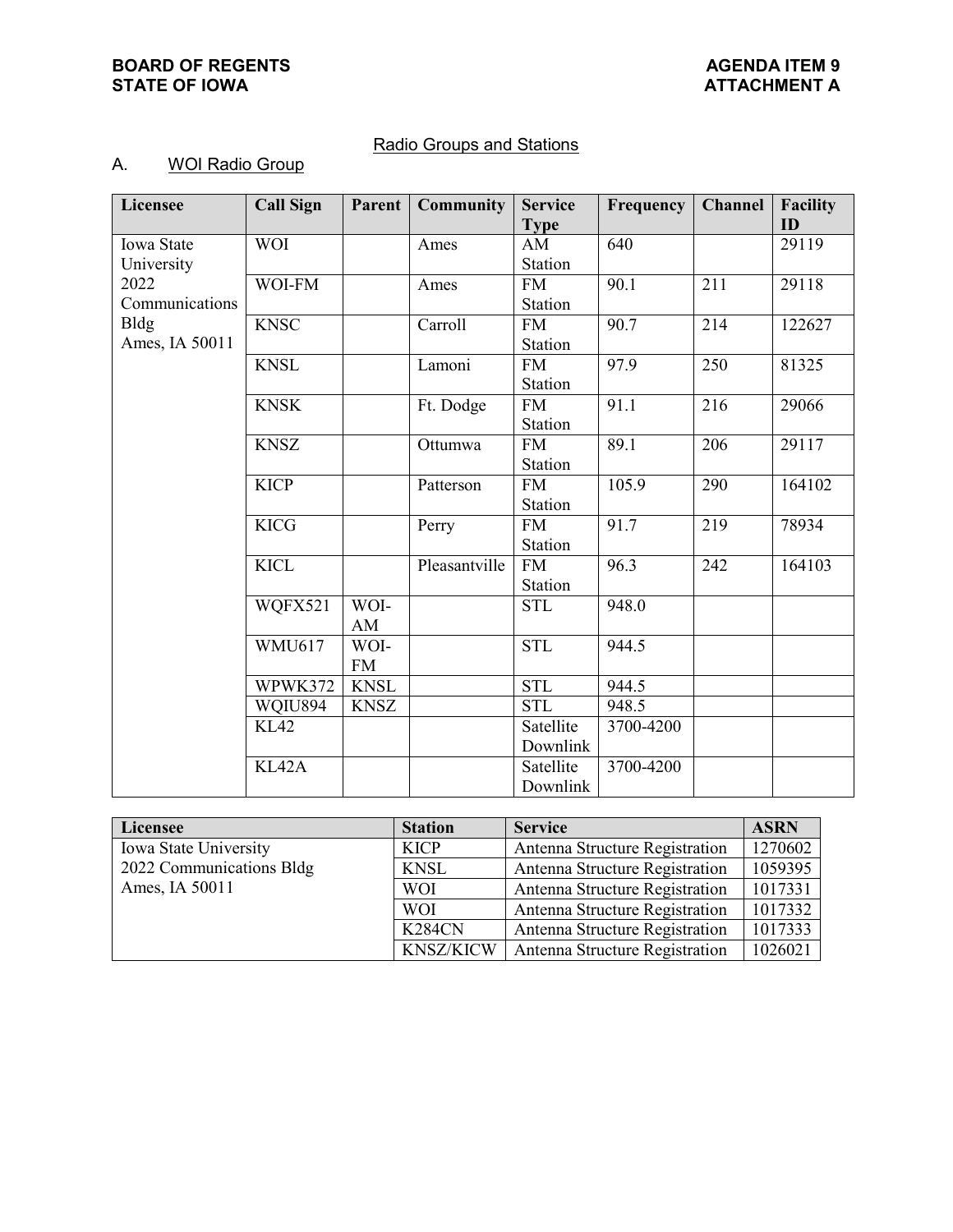### **BOARD OF REGENTS**<br> **BOARD OF REGENTS**<br> **BOARD OF IOWA**<br> **ATTACHMENT A STATE OF IOWA**

# B. KUNI Radio Group

| <b>Licensee</b>                | <b>Call Sign</b>                | Parent              | <b>Community</b> | <b>Service</b><br><b>Type</b>              | Frequency | Channel | <b>Facility</b><br>ID |
|--------------------------------|---------------------------------|---------------------|------------------|--------------------------------------------|-----------|---------|-----------------------|
| University of<br>Northern Iowa | <b>KUNI</b>                     |                     | Cedar Falls      | <b>FM</b><br>Station                       | 90.9      | 215     | 69158                 |
| 324<br>Communication           | <b>KHKE</b>                     |                     | Cedar Falls      | <b>FM</b><br>Station                       | 89.5      | 208     | 69027                 |
| Arts Center<br>Cedar Falls, IA | <b>KNSM</b>                     |                     | Mason City       | <b>FM</b><br>Station                       | 91.5      | 218     | 69284                 |
| 50614-0359                     | <b>KRNI</b>                     |                     | Mason City       | AM<br>Station                              | 1010.0    |         | 69035                 |
|                                | <b>KICJ</b>                     |                     | Mitchellville    | <b>FM</b><br>Station                       | 88.9      | 205     | 90336                 |
|                                | <b>KNSY</b>                     |                     | Dubuque          | <b>FM</b><br>Station                       | 89.7      | 209     | 85606                 |
|                                | <b>KICW</b>                     |                     | Ottumwa          | <b>FM</b><br>Station                       | 91.1      | 216     | 83086                 |
|                                | <b>KNSB</b>                     |                     | Bettendorf       | <b>FM</b><br>Station                       | 91.1      | 216     | 83540                 |
|                                | K <sub>214</sub> B <sub>A</sub> |                     | Mason City       | <b>FM</b><br>Translator<br>(KHKE)          | 90.7      | 214     | 69129                 |
|                                | K <sub>233</sub> AA             |                     | Davenport        | <b>FM</b><br>Translator<br>(KUNI)          | 94.5      | 233     | 69144                 |
|                                | K249EJ                          |                     | Des Moines       | <b>FM</b><br>Translator<br>(KICJ)          | 97.7      | 249     | 69355                 |
|                                | K271AF                          |                     | Eldridge         | <b>FM</b><br>Translator<br>(KUNI)          | 102.1     | 271     | 69010                 |
|                                | <b>K284CN</b>                   |                     | Ames             | <b>FM</b><br>Translator<br>(WOI-FM<br>HD2) | 104.7     | 284     | 144461                |
|                                | K237GD                          |                     | Iowa City        | <b>FM</b><br>Translator<br>(KUNI)          | 95.3      | 237     | 144507                |
|                                | WBY22                           | <b>KUNI</b>         |                  | <b>STL</b>                                 | 951.0     |         |                       |
|                                | WIG29                           | <b>KHKE</b>         |                  | <b>STL</b>                                 | 948.0     |         |                       |
|                                | WME640                          | <b>KRNI</b>         |                  | <b>STL</b>                                 | 949.0     |         |                       |
|                                | <b>WMU901</b>                   | K <sub>214</sub> BA |                  | <b>STL</b>                                 | 948.5     |         |                       |
|                                | E040050                         |                     |                  | Satellite<br>Downlink                      | 3700-4200 |         |                       |

| Licensee                    | Station     | <b>Service</b>                 | <b>ASRN</b> |
|-----------------------------|-------------|--------------------------------|-------------|
| University of Northern Iowa | <b>KHKF</b> | Antenna Structure Registration | 1260564     |